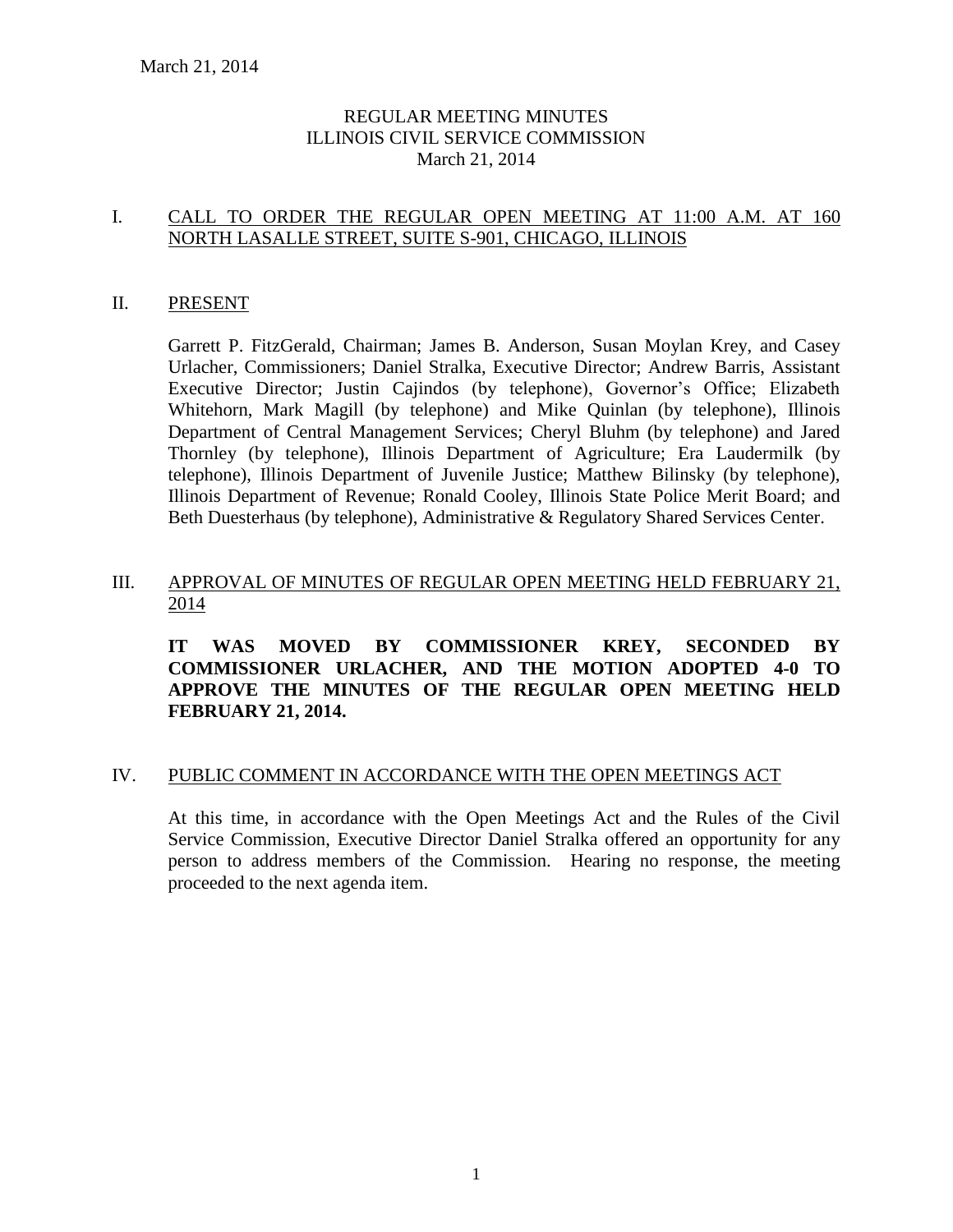#### $V<sub>r</sub>$ EXEMPTIONS UNDER SECTION 4d(3) OF THE PERSONNEL CODE

# A. Report on Exempt Positions from Illinois Dept. of Central Management Services

|        | Total     | Number of Exempt |
|--------|-----------|------------------|
| Agency | Employees | Positions        |
|        |           |                  |
|        |           |                  |
|        |           |                  |
|        |           |                  |
|        |           |                  |
|        |           |                  |
|        |           |                  |
|        |           |                  |
|        |           |                  |
|        |           |                  |
|        |           |                  |
|        |           |                  |
|        |           |                  |
|        |           |                  |
|        |           |                  |
|        |           |                  |
|        |           |                  |
|        |           |                  |
|        |           |                  |
|        |           |                  |
|        |           |                  |
|        |           |                  |
|        |           |                  |
|        |           |                  |
|        |           |                  |
|        |           |                  |
|        |           |                  |
|        |           |                  |
|        |           |                  |
|        |           |                  |
|        |           |                  |
|        |           |                  |
|        |           |                  |
|        |           |                  |
|        |           |                  |
|        |           |                  |
|        |           |                  |
|        |           |                  |
|        |           |                  |
|        |           |                  |
|        |           |                  |
|        |           |                  |
|        |           |                  |
|        |           |                  |
|        |           |                  |
|        |           |                  |
|        |           |                  |
|        |           |                  |
|        |           |                  |
|        |           |                  |
|        |           |                  |
|        |           |                  |
|        |           |                  |
|        |           |                  |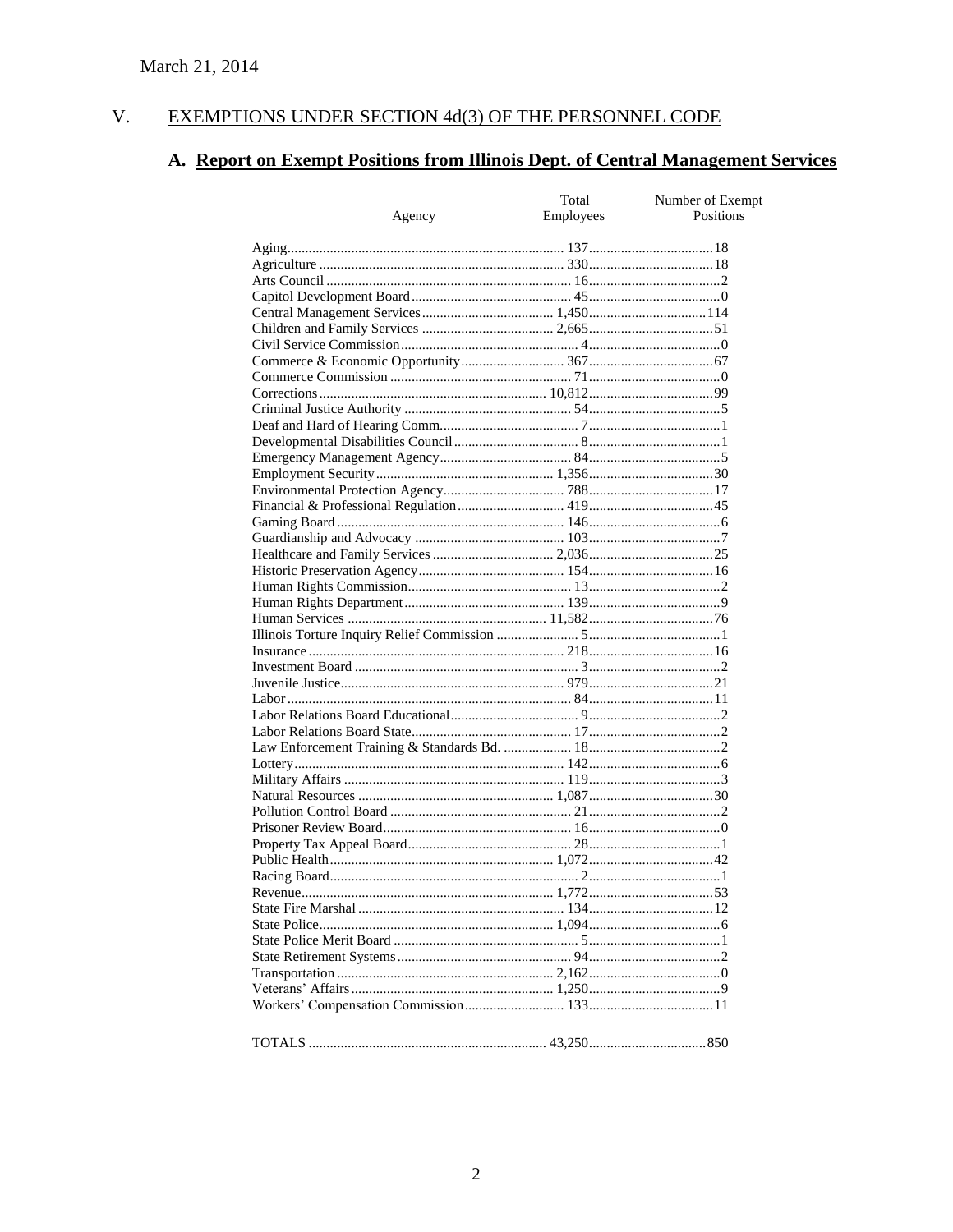#### **B. Governing Rule – Section 1.142 Jurisdiction B Exemptions**

- a) The Civil Service Commission shall exercise its judgment when determining whether a position qualifies for exemption from Jurisdiction B under Section 4d(3) of the Personnel Code. The Commission will consider any or all of the following factors inherent in the position and any other factors deemed relevant to the request for exemption:
	- 1) The amount and scope of principal policy making authority;
	- 2) The amount and scope of principal policy administering authority;
	- 3) The amount of independent authority to represent the agency, board or commission to individuals, legislators, organizations or other agencies relative to programmatic responsibilities;
	- 4) The capability to bind the agency, board or commission to a course of action;
	- 5) The nature of the program for which the position has principal policy responsibility;
	- 6) The placement of the position on the organizational chart of the agency, board or commission;
	- 7) The mission, size and geographical scope of the organizational entity or program within the agency, board or commission to which the position is allocated or detailed.
- b) The Commission may, upon its own action after 30 days notice to the Director of Central Management Services or upon the recommendation of the Director of the Department of Central Management Services, rescind the exemption of any position that no longer meets the requirements for exemption set forth in subsection (a). However, rescission of an exemption shall be approved after the Commission has determined that an adequate level of managerial control exists in exempt status that will insure responsive and accountable administrative control of the programs of the agency, board or commission.
- c) For all positions currently exempt by action of the Commission, the Director of Central Management Services shall inform the Commission promptly in writing of all changes in essential functions, reporting structure, working title, work location, position title, position number or specialized knowledge, skills, abilities, licensure or certification.
- d) Prior to granting an exemption from Jurisdiction B under Section 4d(3) of the Personnel Code, the Commission will notify the incumbent of the position, if any, of its proposed action. The incumbent may appear at the Commission meeting at which action is to be taken and present objections to the exemption request.

(Source: Amended at 34 Ill. Reg. 3485, effective March 3, 2010)

\* \* \*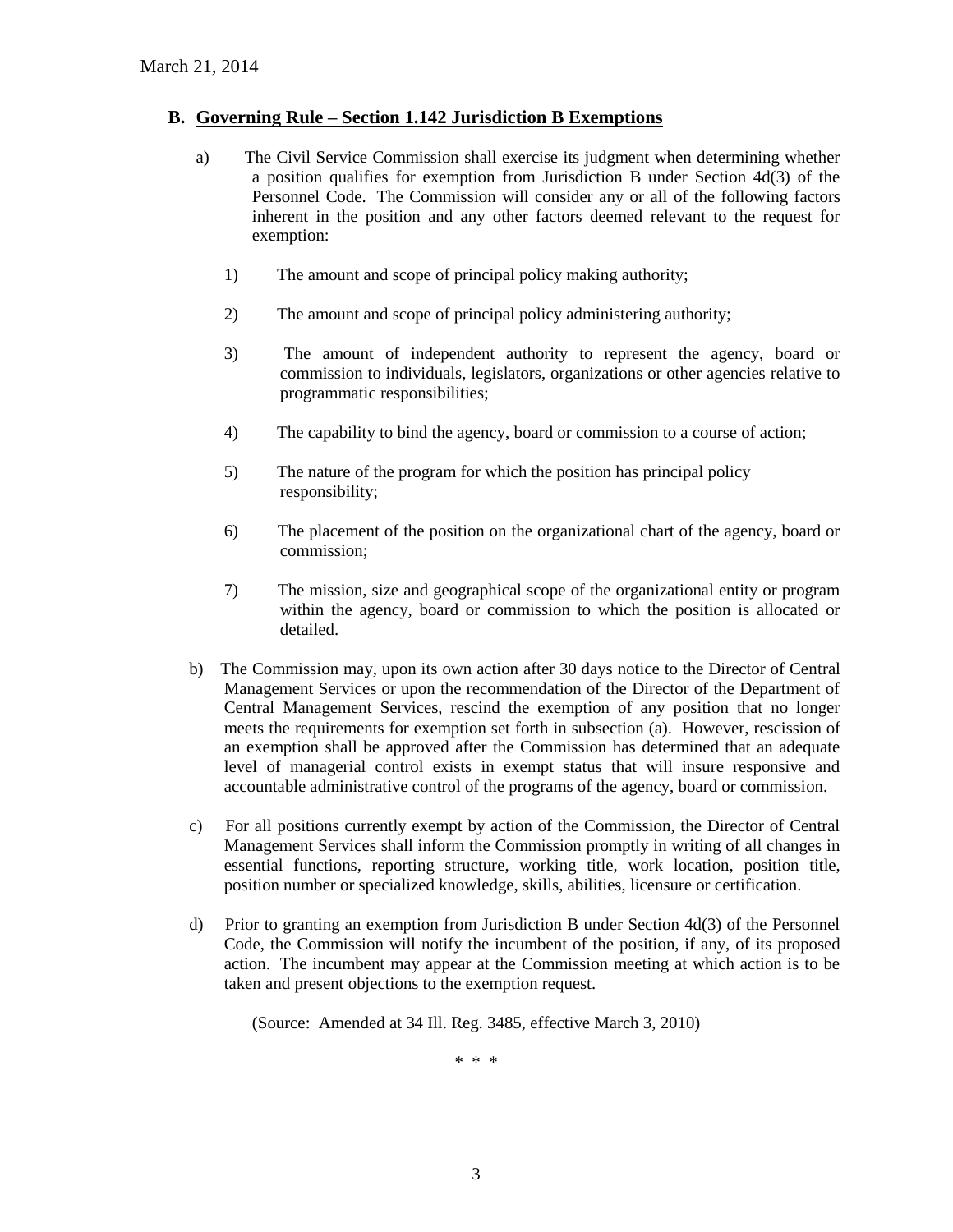# **C. Requests for 4d(3) Exemption**

Executive Director Daniel Stralka reported the following:

 As to Item C, this request is from the Department of Agriculture and was continued for the second time last month when the Commission was unable to reach a consensus after questioning the agency representative. It is for an Assistant State Fair Manager, a position that reports to the State Fair Manager who reports to the Assistant Director who reports to the Director. As previously noted, the State Fair Manager was first granted exempt status in 2003. Now, the agency is splitting the responsibilities for running the State Fair between the State Fair Manager who would retain principal policy responsibility for traditional fair activities and this new position which would have principal policy responsibility for the entertainment portion of the fair. The Staff had tentatively recommended approval based on the amount of independent authority that the agency vested in this position to make decisions in this limited regard and commit the expenditure of agency funds. Staff also indicated that it found the promotional activities less convincing since the agency already has two other positions involved in promotional activities that are 4d(3) exempt.

After the February meeting, Staff sent the agency an email detailing many of the issues that arose. The agency responded and a copy of those responses was sent to each Commissioner. Commissioner Krey indicated that she reviewed the agency's response and felt that the agency was splitting hairs. There was simply not enough principal policy-making authority. Jared Thornley, Chief of Staff-Department of Agriculture, replied by noting the importance and difficulty of putting on a unique event as the State Fair. It is an agriculture-based event but driven by the entertainment. The agency's goal is to continue to grow the event and this means having one manager for the agriculture side and another for the entertainment side. Commissioner Anderson indicated he was comfortable with this request based on its responsibility to negotiate entertainment contracts. He found the position's authority to bind the agency important. Commissioner Anderson was satisfied with the substance of the agency's response which he found lacking at the last meeting. Chairman FitzGerald asked the agency to confirm that it was this position that will be selecting the entertainment for the State Fair. Cheryl Bluhm replied that the position would be heavily involved in the negotiation to secure the entertainment acts for the State Fair.

 As to Item D, this request is for the Electric Vehicle Coordinator at the Department of Commerce and Economic Opportunity, a position that reports to the Director. This position was first granted a temporary exemption in 2009 as the Sustainability Manager, and that was extended for two years in 2011. It came back before the Commission this past November with a new title and position description. PA 97-0089 created the Electric Vehicle Advisory Council and this Electric Vehicle Coordinator who is the point person for electric vehicle related policies and activities in the State. While the Act made it clear that this could be an existing position, the agency elected to create a new position.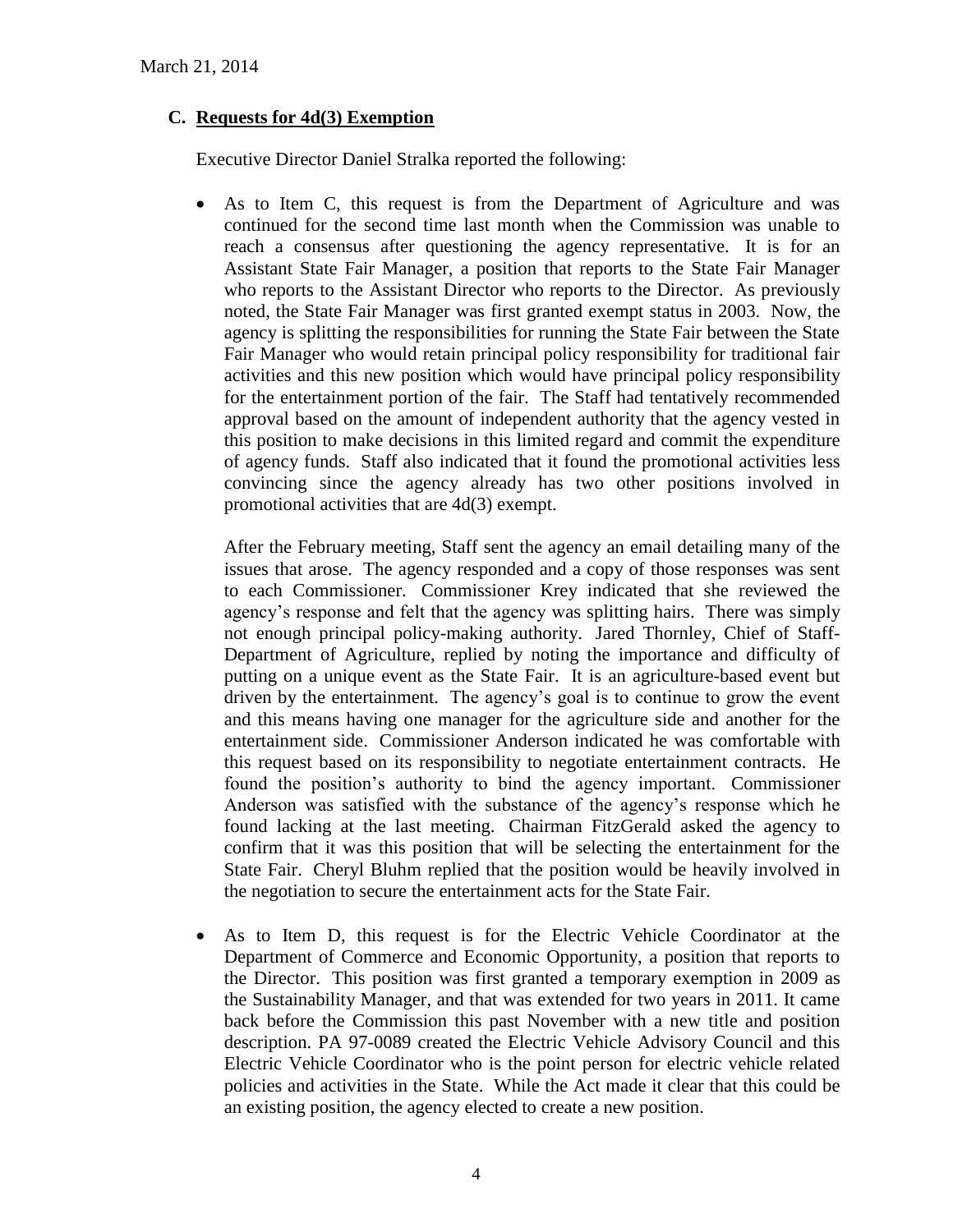There were some outstanding issues related to the request which led to a sixmonth extension of the exemption until they were worked out. These included the scope of the public act since it calls for a "Final Report" which was issued on December 31, 2011. Staff had a concern that the Council would cease to operate after the Final Report but it has continued to meet subsequent to the Final Report which indicates it is an ongoing entity. Considering this and the statutory creation of the position, Staff recommended approval of this request.

- As to Item E, the Department of Healthcare and Family Services has requested that this be continued to the April meeting.
- As to Item F, this request is from the Illinois State Police Merit Board and is for a Fiscal/Human Resources Administrator, a position that reports to the Executive Director. This position will have principal policy development and administration responsibilities for the fiscal and human resources programs of the Merit Board, functions that the Commission has historically found to support an exemption. For that reason, Staff recommended approval of this request. Ron Cooley added that the untimely passing of the incumbent led to the need to create a combination fiscal/human resources position for the agency, noting he has been performing these functions since that occurred. Commissioner Krey inquired if the agency has been able fill the position to which Ron Cooley indicated they are securing applications.
- As to Item G, this request is for the Assistant Chief Fiscal Officer for Strategic Processes for the Administrative and Regulatory Shared Services Center, a position that reports to the Chief Fiscal Officer who reports to the Shared Services Center Director. The Shared Services Centers was an initiative created by Executive Order in 2006. The concept was to centralize a number of transactional processes for related agencies in five Shared Services Centers. These included processes such as payroll, benefits and personnel administration. As originally presented to the Commission, there would be four or five exempt positions in each of the Centers followed by, over an unspecified period of time, a reduction in exempt positions in the agencies they serve.

Only two of the contemplated five Shared Services Centers were ever created. Each of these ended up with seven to ten exempt positions. The initiative stagnated to the point it became unclear if it would be abandoned in its entirety. The anticipated reduction of exempt positions in the agencies served by the Shared Service Centers never materialized. Open positions in the Centers would be vacant for extended periods of time such that several had their exemptions rescinded. The position before the Commission today was first granted an exemption in 2007, but the exemption was subsequently rescinded in 2010 due to extended vacancy. The Administrative and Regulatory Shared Services Centers now has only six exempt positions, three of which are presently vacant.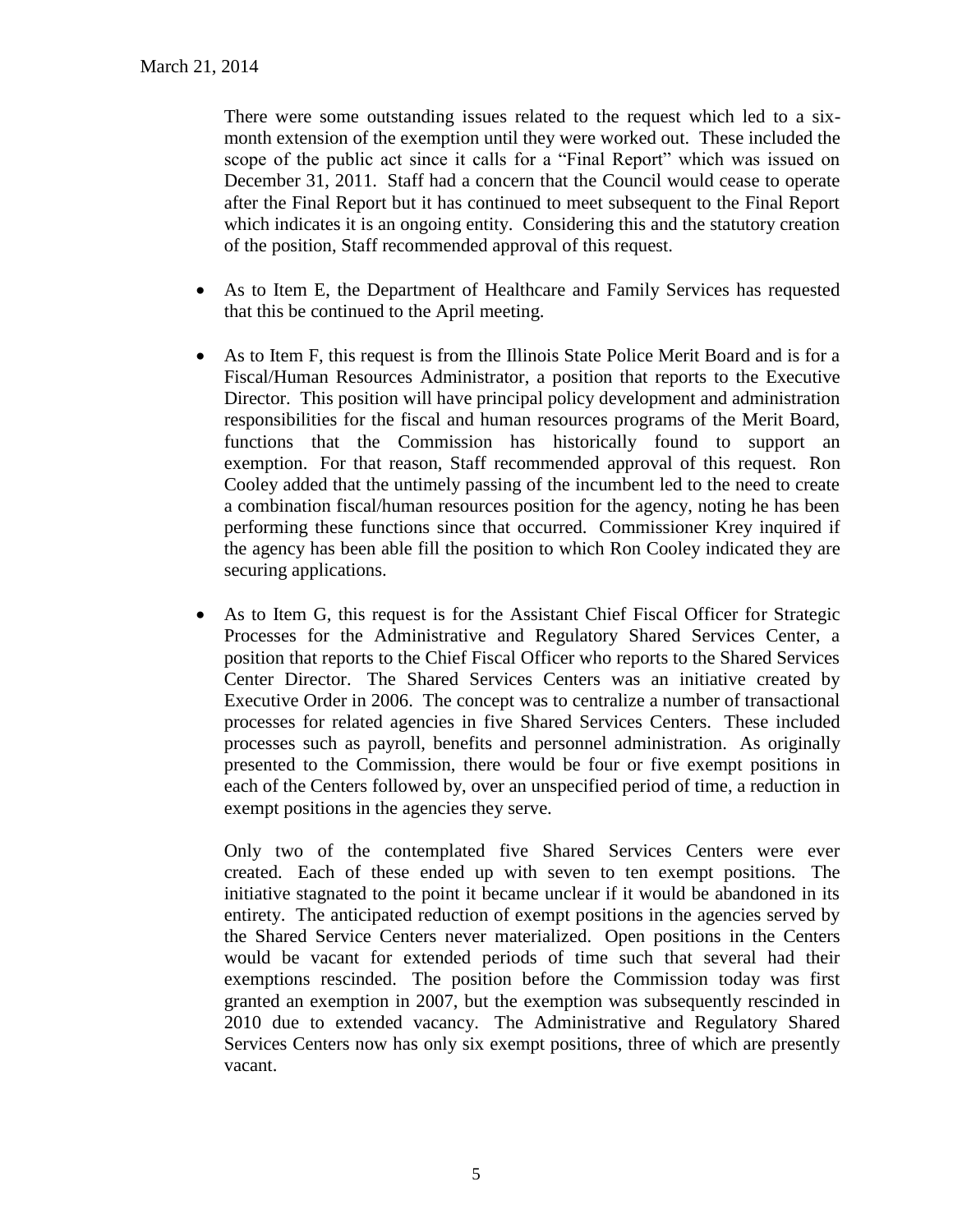The agency indicated that a policy determination has been made to continue the operation of this Shared Services Center. This particular position was responsible for general accounting and other related financial reporting responsibilities for assigned agencies. Since there has not been any substantive change in the position description, Staff recommended approval of this request.

As noted already, the agency stated that a decision has been made regarding the future of this Shared Services Center. It is unknown if that applies to the Public Safety Shared Services Center, if the original plan for three additional Shared Services Centers is being resurrected, or any of the particularities regarding that decision. Staff advised both the agency and Central Management Services that it would like additional information about this policy decision to move forward with the Shared Services Centers as it may have an impact on exempt positions. Hopefully this can occur before the next Shared Services Center exemption request is submitted to the Commission.

Matthew Bilinsky added that GAAP reporting is the most difficult job that the fiscal side of the Shared Services Centers performs and that is what this position is responsible for. He also noted that the number of agencies served by the Administrative and Regulatory Shared Services Centers has increased to the following eight:

Insurance Financial and Professional Regulation Revenue Central Management Services Lottery Gaming Board Racing Board Illinois Health Insurance Exchange Authority

Commissioner Krey inquired why these positions were vacant so long that they had their exemptions rescinded. Matthew Bilinsky noted that it was difficult to find candidates back then because it required qualified employees to vacate Union positions. He added that there were some non-Code positions created in the interim from which qualified candidates may emerge. Commissioner Krey asked if there are candidates available now. Matthew Bilinsky replied that the agency hopes to post this position even though internal candidates have been identified.

 As to Item H, this request is for a Chief Financial Officer at the Department of Juvenile Justice, a position that reports to the Director. This position has principal policy development and implementation responsibilities for all fiscal and budget programs within the agency. As previously noted, such program responsibilities have historically supported exempt status so Staff recommended approval of this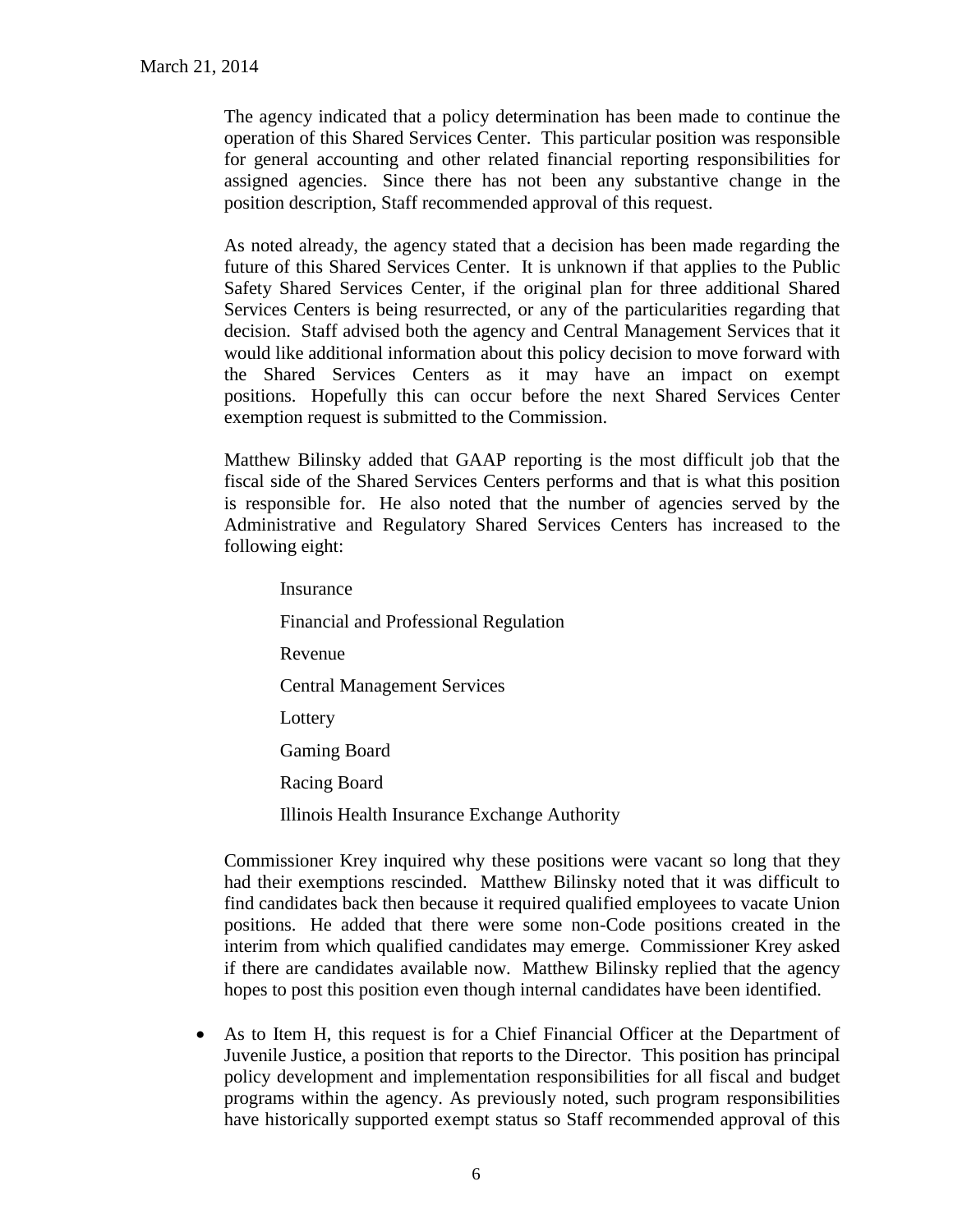request. Era Laudermilk, Chief of Staff-Department of Juvenile Justice, added that this is another step in the process of the agency becoming independent from the Department of Corrections. Executive Director Stralka asked about the relationship between this position and exempt fiscal positions in the Public Safety Shared Services Centers. Era Laudermilk replied that this position would be the lead liaison to those positions. She added that it was important for the agency's management team to have someone with a fiscal background that reported solely to them when making policy decisions on behalf of the agency.

### **IT WAS MOVED BY COMMISSIONER KREY, SECONDED BY COMMISSIONER ANDERSON, AND THE MOTION ADOPTED 4-0 TO CONTINUE TO APRIL 18, 2014 THE REQUEST FOR 4D(3) EXEMPTION FOR THE FOLLOWING POSITION:**

**E: Deputy Director for New Initiatives, Healthcare & Family Services**

**IT WAS MOVED BY COMMISSIONER ANDERSON, SECONDED BY CHAIRMAN FITZGERALD, AND THE MOTION MADE TO GRANT THE REQUEST FOR 4D(3) EXEMPTION FOR THE FOLLOWING POSITION. BY A VOTE OF 2-2 THE MOTION FAILED:**

### **C: Assistant Illinois State Fair Manager, Agriculture**

Chairman Fitzgerald inquired whether the agency has appointed anyone to the position. Jared Thornley, Illinois Department of Agriculture, replied that they are still reviewing candidates.

# **IT WAS MOVED BY COMMISSIONER ANDERSON, SECONDED BY COMMISSIONER URLACHER, AND THE MOTION ADOPTED 4-0 TO CONTINUE TO APRIL 18, 2014 THE REQUEST FOR 4D(3) EXEMPTION FOR THE FOLLOWING POSITION:**

**C: Assistant Illinois State Fair Manager, Agriculture**

**IT WAS MOVED BY COMMISSIONER KREY, SECONDED BY COMMISSIONER URLACHER, AND THE MOTION ADOPTED 4-0, TO GRANT THE REQUEST FOR 4D(3) EXEMPTION FOR THE FOLLOWING POSITIONS:**

- **D: Electric Vehicle Coordinator, Commerce & Economic Opportunity**
- **F: Fiscal Officer/Human Resources Administrator, State Police Merit Board**
- **G: Assistant CFO-Strategic Processes, Administrative & Regulatory Shared Services Center, Revenue**
- **H: Chief Financial Officer, Juvenile Justice**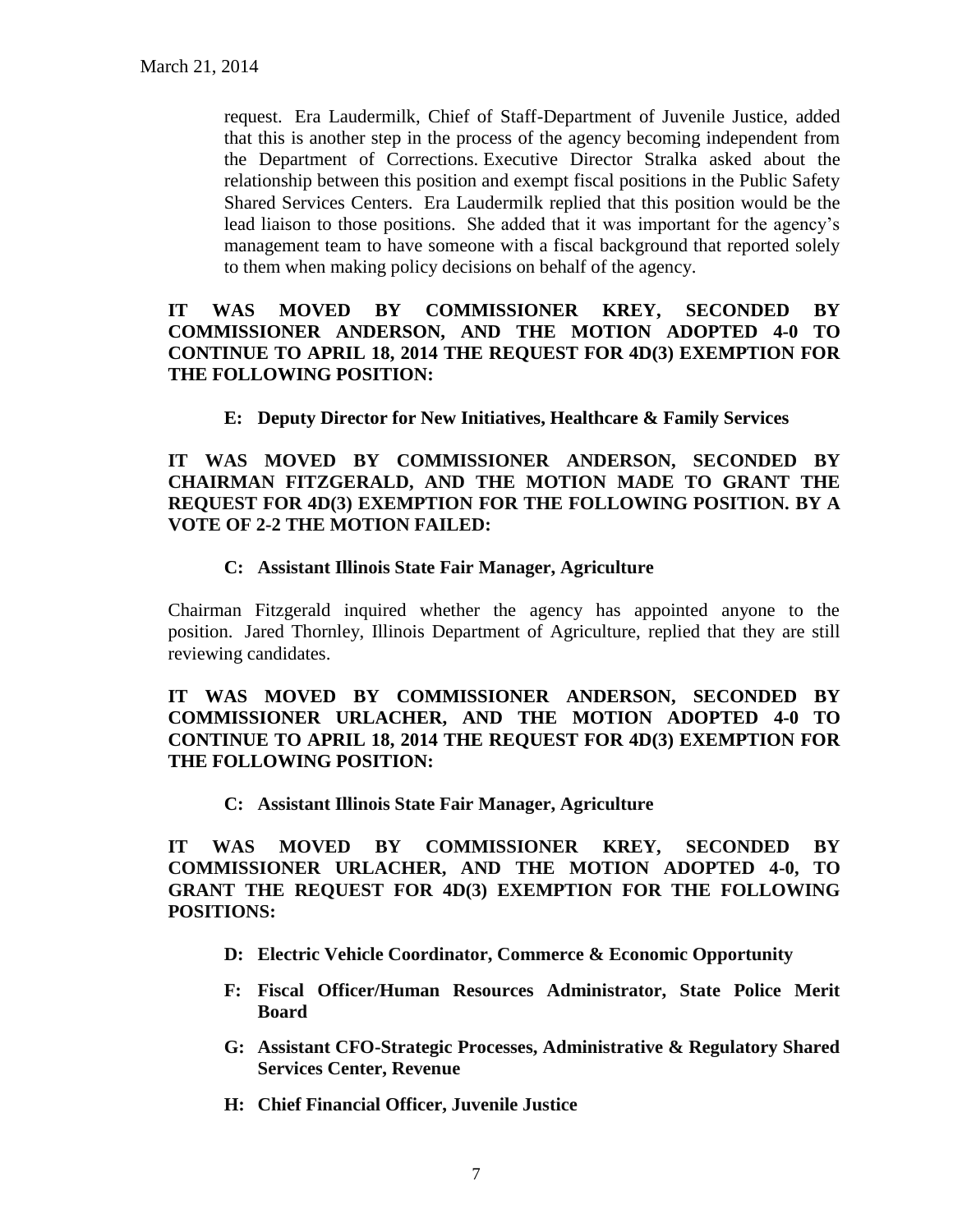# **The following 4d(3) exemption requests were continued to the April 18, 2014 meeting on March 21, 2014 :**

# **C. Illinois Dept. of Agriculture**

| <b>Position Number</b>  | 40070-11-12-000-00-02                                    |
|-------------------------|----------------------------------------------------------|
| <b>Position Title</b>   | Senior Public Service Administrator                      |
| Bureau/Division         | Illinois State Fair                                      |
| <b>Functional Title</b> | Assistant Illinois State Fair Manager                    |
| Incumbent               | Vacant                                                   |
| Supervisor              | Illinois State Fair Manager who reports to the Assistant |
|                         | Director, who in turn reports to the Director            |
| Location                | <b>Sangamon County</b>                                   |

# **E. Illinois Department of Healthcare and Family Services**

| <b>Position Number</b>  | 40070-33-00-900-00-21               |
|-------------------------|-------------------------------------|
| <b>Position Title</b>   | Senior Public Service Administrator |
| Bureau/Division         | Office of the Director              |
| <b>Functional Title</b> | Deputy Director for New Initiatives |
| Incumbent               | Vacant                              |
| Supervisor              | Director                            |
| Location                | <b>Cook County</b>                  |

### **The following 4d(3) exemption requests were granted on March 21, 2014:**

# **D. Illinois Department of Commerce and Economic Opportunity**

| <b>Position Number</b>  | 40070-42-70-000-10-01 (exemption expires 4/18/14) |
|-------------------------|---------------------------------------------------|
| Position Title          | Senior Public Service Administrator               |
| Bureau/Division         | Energy and Recycling                              |
| <b>Functional Title</b> | <b>Electric Vehicle Coordinator</b>               |
| Incumbent               | Kate Tomford                                      |
| Supervisor              | Director                                          |
| Location                | <b>Cook County</b>                                |

# **F. Illinois State Police Merit Board**

| <b>Position Number</b>  | 37015-50-33-100-50-01                          |
|-------------------------|------------------------------------------------|
| <b>Position Title</b>   | <b>Public Service Administrator</b>            |
| Bureau/Division         | <b>Fiscal/Human Resources</b>                  |
| <b>Functional Title</b> | Fiscal Officer / Human Resources Administrator |
| Incumbent               | Vacant                                         |
| Supervisor              | <b>Executive Director</b>                      |
| Location                | <b>Sangamon County</b>                         |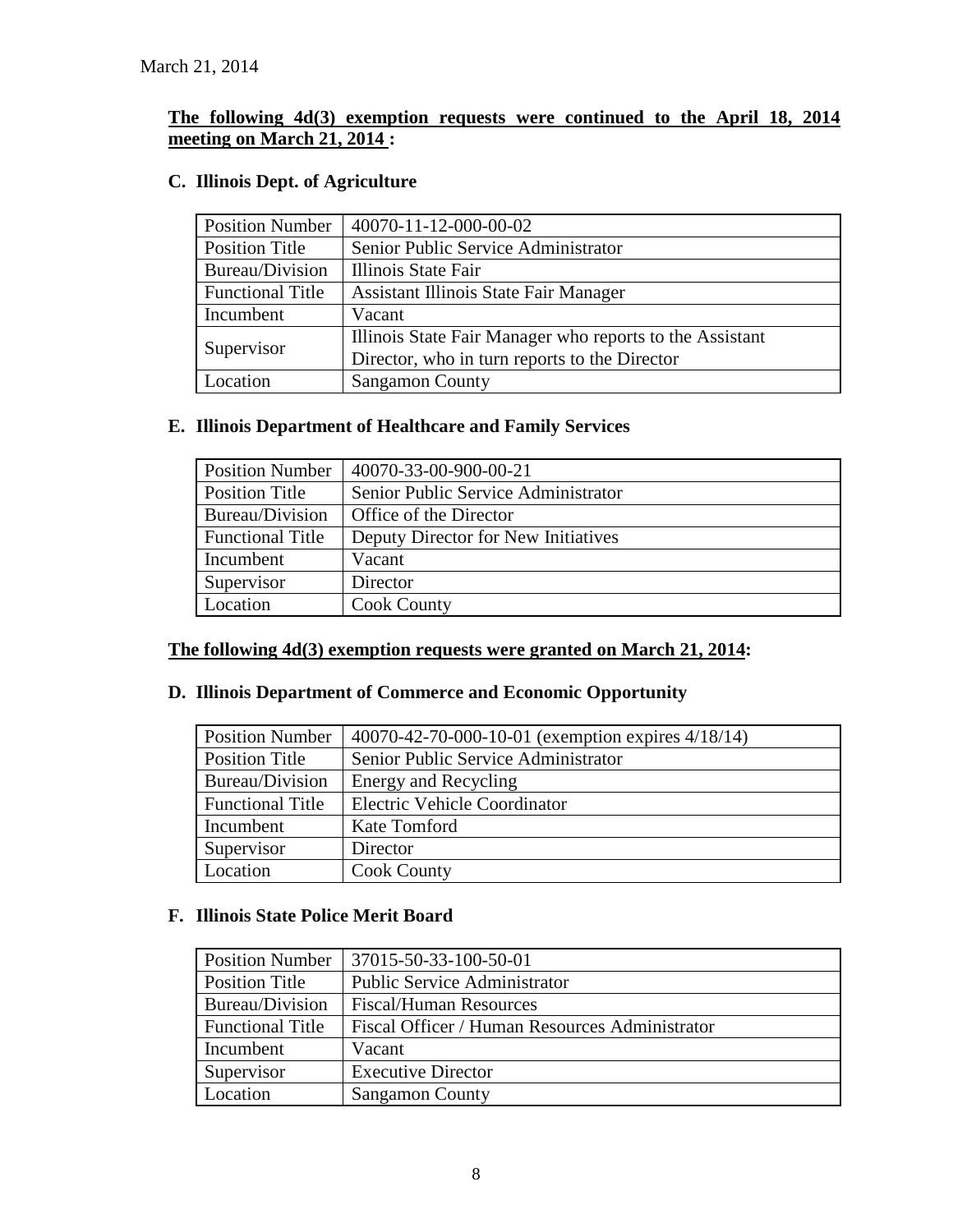| <b>Position Number</b>  | 40070-25-42-410-00-01 (exemption rescinded 11/18/11)        |
|-------------------------|-------------------------------------------------------------|
| <b>Position Title</b>   | Senior Public Service Administrator                         |
| Bureau/Division         | Administrative & Regulatory Shared Services Center          |
| <b>Functional Title</b> | <b>Assistant CFO-Strategic Processes</b>                    |
| Incumbent               | Vacant                                                      |
|                         | Chief Financial Officer, Administrative & Regulatory Shared |
| Supervisor              | <b>Services Center</b>                                      |
| Location                | <b>Sangamon County</b>                                      |

# **G. Illinois Department of Revenue**

# **H. Illinois Department of Juvenile Justice**

| <b>Position Number</b>  | 40070-27-00-110-00-01               |
|-------------------------|-------------------------------------|
| <b>Position Title</b>   | Senior Public Service Administrator |
| Bureau/Division         | Director's Office                   |
| <b>Functional Title</b> | <b>Chief Financial officer</b>      |
| Incumbent               | Vacant                              |
| Supervisor              | Director                            |
| Location                | <b>Sangamon County</b>              |

# VI. CLASS SPECIFICATIONS

• None submitted

**IT WAS MOVED BY COMMISSIONER ANDERSON, SECONDED BY COMMISSIONER KREY, AND THE MOTION ADOPTED 4-0 TO DISAPPROVE ANY CLASS SPECIFICATIONS RECEIVED BY THE COMMISSION NOT CONTAINED IN THIS REPORT TO ALLOW ADEQUATE STUDY.** 

# VII. MOTION TO CLOSE A PORTION OF THE MEETING

**IT WAS MOVED BY COMMISSIONER KREY, SECONDED BY COMMISSIONER URLACHER, AND BY ROLL CALL VOTE THE MOTION ADOPTED 4-0 TO CLOSE A PORTION OF THE MEETING PURSUANT TO SUBSECTIONS 2(c)(1), 2(c)(4), AND 2(c)(11) OF THE OPEN MEETINGS ACT.**

| <b>FITZGERALD YES</b> |            | <b>ANDERSON</b> | YES |
|-----------------------|------------|-----------------|-----|
| <b>CUMMINGS</b>       |            | <b>KREY</b>     | YES |
| URLACHER              | <b>YES</b> |                 |     |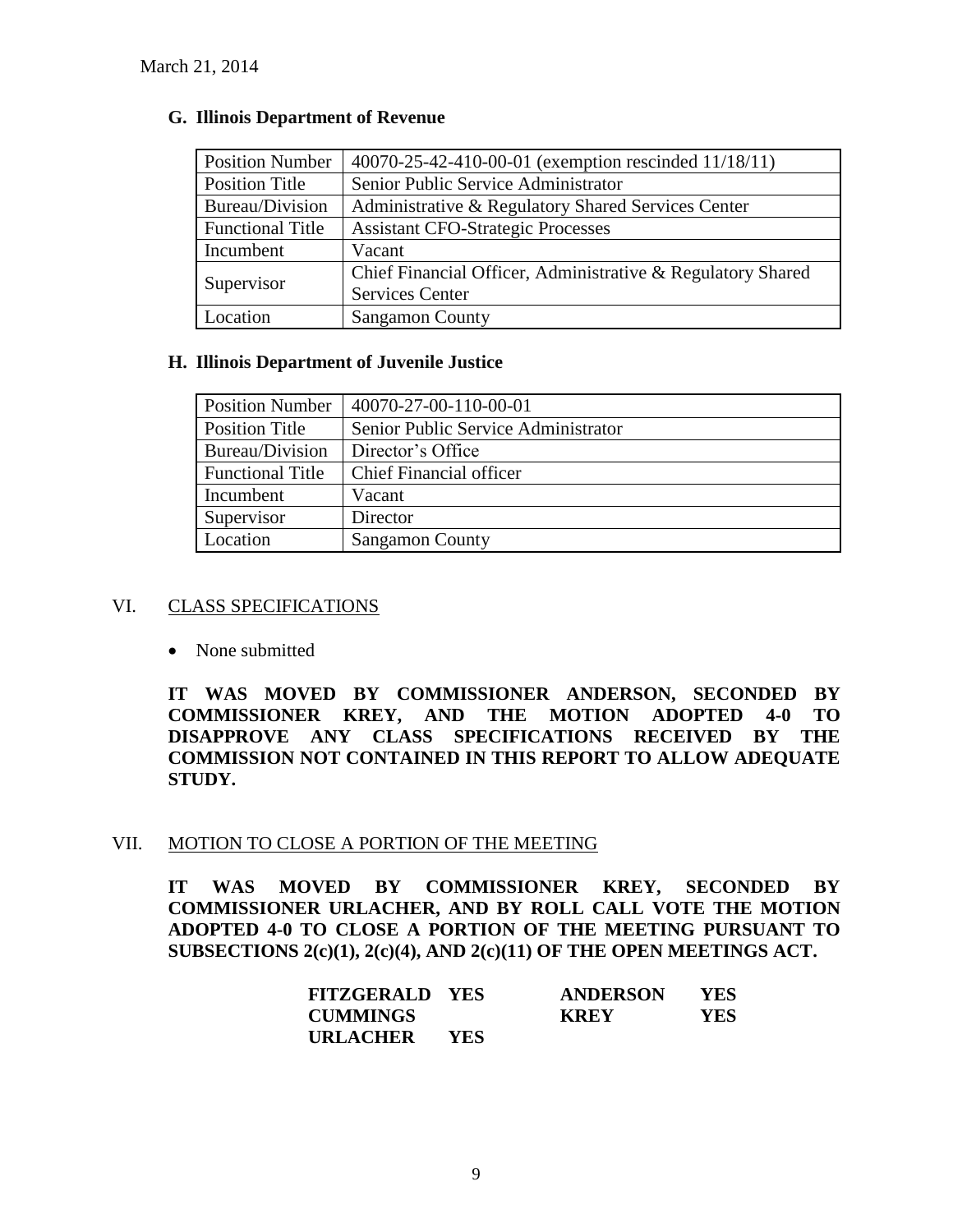#### March 21, 2014

#### VIII. RECONVENE THE OPEN MEETING

Upon due and proper notice the regular open meeting of the Illinois Civil Service Commission was reconvened at 160 North LaSalle Street, Suite S-901, Chicago, Illinois at 11:35 a.m.

#### PRESENT

Chairman Garrett P. FitzGerald; James B. Anderson, Susan Moylan Krey, and Casey Urlacher, Commissioners; Daniel Stralka, Executive Director; and Andrew Barris, Assistant Executive Director.

# IX. NON-MERIT APPOINTMENT REPORT

The Personnel Code permits non-merit appointments for a limited period of time, i.e., emergency appointments shall not exceed 60 days and shall not be renewed, and positions shall not be filled on a temporary or provisional basis for more than six months out of any twelve-month period. Consecutive non-merit appointments are not violative of the Code; however, they do present a possible evasion of merit principles and should be monitored. Set forth below is the number of consecutive non-merit appointments made by each department. These statistics are from the Department of Central Management Services' Consecutive Non-Merit Appointment Reports

| Agency                                | 01/31/14 | 2/28/14      | 2/28/13 |
|---------------------------------------|----------|--------------|---------|
| <b>Children and Family Services</b>   |          |              | 3       |
| Corrections                           |          |              |         |
| <b>Employment Security</b>            |          |              |         |
| <b>Healthcare and Family Services</b> |          | 0            |         |
| Insurance                             |          | $\mathbf{0}$ |         |
| <b>Natural Resources</b>              |          | 0            |         |
| <b>Public Health</b>                  |          |              |         |
| Revenue                               |          |              |         |
| <b>State Retirement Systems</b>       |          | 0            |         |
| Transportation                        |          | 0            |         |
| Veterans' Affairs                     |          | 0            |         |
| <b>Totals</b>                         |          |              |         |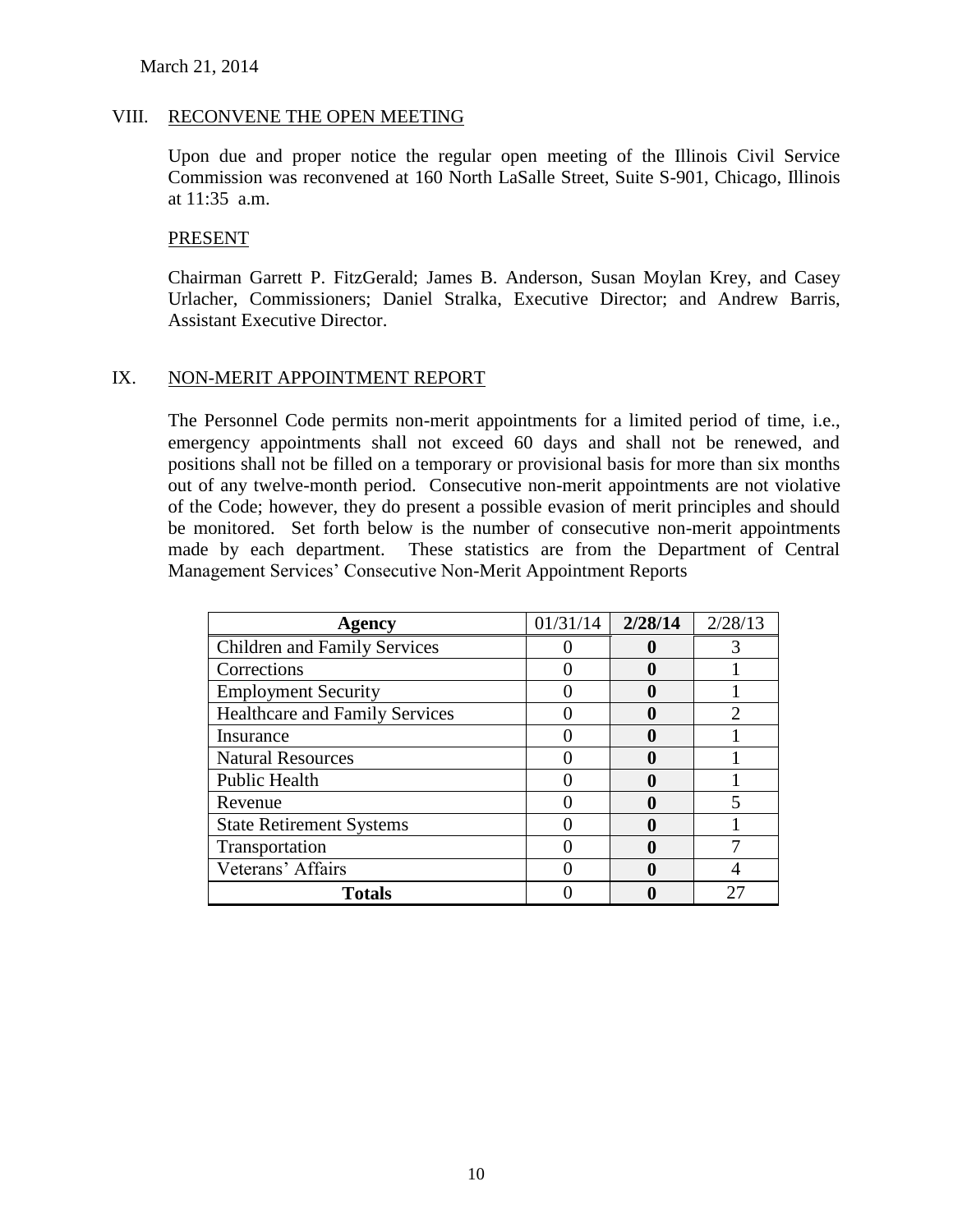#### X. INTERLOCUTORY APPEALS

#### **S-13-14**

| Employee    | Peter C. Vines      | <b>Appeal Date</b>  | 12/17/13                        |
|-------------|---------------------|---------------------|---------------------------------|
| Agency      | <b>State Police</b> | Decision Date       | 03/07/14                        |
| Appeal Type | Suspension          | <b>Proposal for</b> | <b>Grant Motion to Dismiss.</b> |
| <b>AL</b>   | Daniel Stralka      | Decision            |                                 |

**IT WAS MOVED BY COMMISSIONER KREY, SECONDED BY COMMISSIONER ANDERSON, AND BY ROLL CALL VOTE OF 4-0 THE MOTION ADOPTED TO AFFIRM AND ADOPT THE ADMINISTRATIVE LAW JUDGE'S PROPOSAL TO GRANT THE MOTION TO DISMISS AS THE APPEAL WAS NOT FILED FOR A DISCIPLINARY SUSPENSION PURSUANT TO SECTION 302.660 OF THE PERSONNEL RULES, BUT A SUSPENSION PENDING DISCHARGE PURSUANT TO SECTION 302.710 OF THE PERSONNEL RULES AND THEREFORE THE COMMISSION HAS NO JURISDICTION OVER THIS MATTER.**

| <b>FITZGERALD YES</b> |       | <b>ANDERSON</b> | <b>YES</b> |
|-----------------------|-------|-----------------|------------|
| <b>CUMMINGS</b>       |       | <b>KREY</b>     | YES        |
| URLACHER              | - YES |                 |            |

#### **DA-23-14**

| Employee    | Robert J. Frasco                | <b>Appeal Date</b>  | 02/03/14              |
|-------------|---------------------------------|---------------------|-----------------------|
| Agency      | <b>Central Management Svcs.</b> | Decision Date       | 03/07/14              |
| Appeal Type | Discharge                       | <b>Proposal for</b> | Dismissed for default |
| ALJ         | <b>Andrew Barris</b>            | Decision            | (no show at hearing). |

**IT WAS MOVED BY COMMISSIONER ANDERSON, SECONDED BY COMMISSIONER URLACHER, AND BY ROLL CALL VOTE OF 4-0 THE MOTION ADOPTED TO AFFIRM AND ADOPT THE ADMINISTRATIVE LAW JUDGE'S PROPOSAL TO DISMISS THE APPEAL FOR DEFAULT BECAUSE FRASCO FAILED TO PARTICIPATE AT THE MARCH 5, 2014 HEARING DATE.**

| <b>FITZGERALD YES</b> |            | <b>ANDERSON</b> | <b>YES</b> |
|-----------------------|------------|-----------------|------------|
| <b>CUMMINGS</b>       |            | <b>KREY</b>     | YES        |
| <b>URLACHER</b>       | <b>YES</b> |                 |            |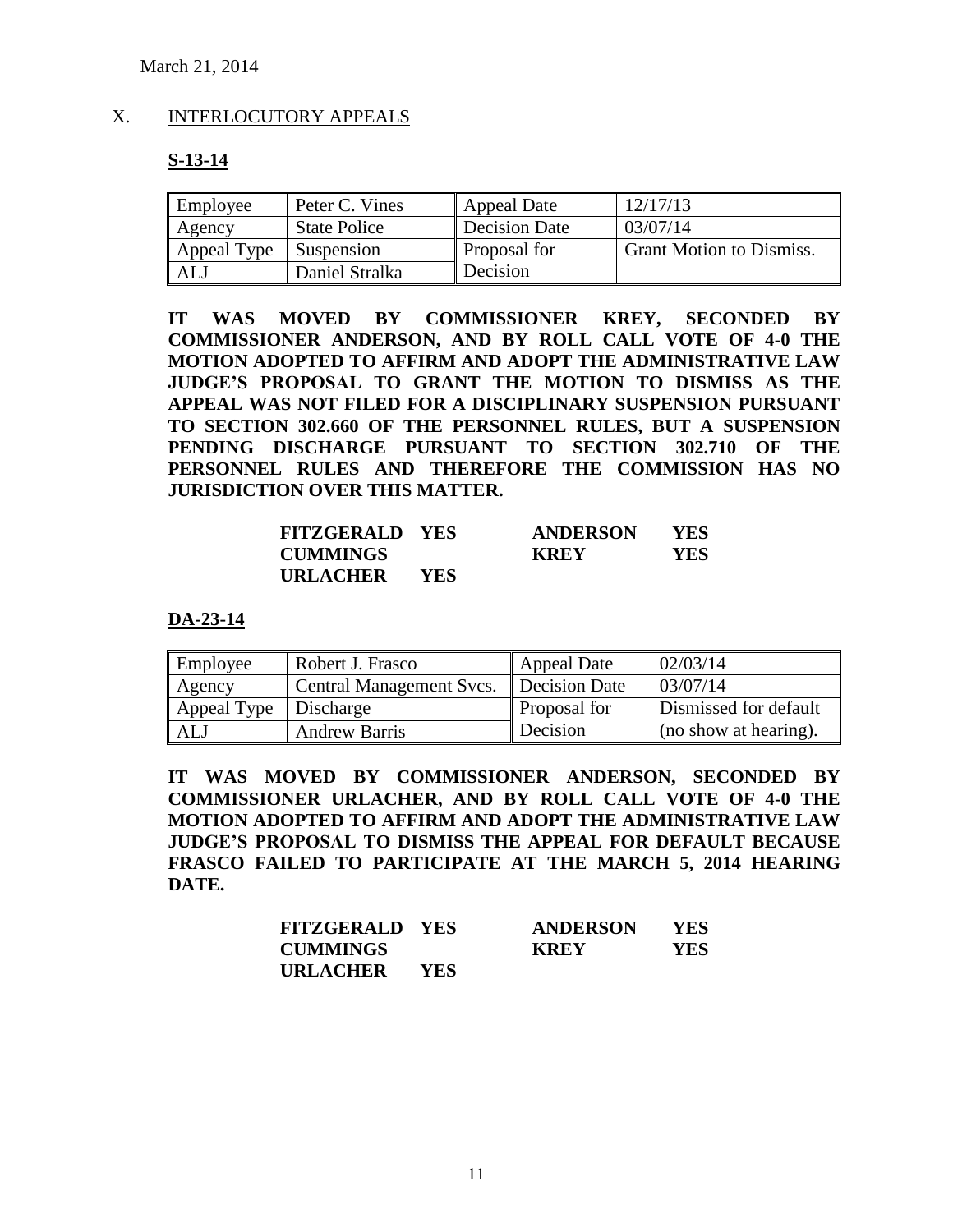### XI. PUBLICLY ANNOUNCED DECISIONS RESULTING FROM APPEALS

#### **DA-20-13**

| Employee    | Frank J. Roman III  | <b>Appeal Date</b>   | 11/27/12               |
|-------------|---------------------|----------------------|------------------------|
| Agency      | <b>State Police</b> | <b>Decision Date</b> | 03/07/14               |
| Appeal Type | Discharge           | Proposal for         | 90-day suspension plus |
| <b>ALJ</b>  | Daniel Stralka      | Decision             | duration of suspension |
|             |                     |                      | pending discharge.     |

**IT WAS MOVED BY COMMISSIONER URLACHER, SECONDED BY COMMISSIONER ANDERSON, AND BY ROLL CALL VOTE OF 4-0 THE MOTION ADOPTED TO AFFIRM AND ADOPT THE FINDINGS OF FACT OF THE ADMINISTRATIVE LAW JUDGE'S PROPOSAL FOR DECISION AND PARTIALLY AFFIRM AND ADOPT THE CONCLUSIONS OF LAW, WHILE MODIFYING THE RECOMMENDATION THAT A 90-DAY SUSPENSION IS THE APPROPRIATE LEVEL OF DISCIPLINE. THE COMMISSION HAS DETERMINED THAT THE WRITTEN CHARGES FOR DISCHARGE HAVE BEEN PROVEN. HOWEVER, THE COMMISSION FINDS THAT THE ADMINISTRATIVE LAW JUDGE PLACED AN INSUFFICIENT EMPHASIS ON A NUMBER OF FACTORS THAT FAVOR A GREATER PENALTY WHEN DETERMINING THE LEVEL OF DISCIPLINE TO IMPOSE.**

- **1. ROMAN WAS UNABLE TO PROVIDE ANY CREDIBLE EXPLANATION FOR ADJUSTING THE VIEW OF THE LASALLE STREET ENTRANCE CAMERA TO EXCLUDE THE POLICE DESK, HIS ASSIGNED POST. THE CONCLUSION TO BE DRAWN FROM ROMAN'S ACTION IS THAT HE WANTED TO AVOID BEING OBSERVED AT HIS ASSIGNED POST. THE DELETERIOUS EFFECT THIS HAS ON SECURITY OF THE BUILDING WAS ESTABLISHED TWICE; ONCE WHEN GUARD LEWIS PANNED THE CAMERA OUT AND ROMAN WAS NOT AT THE POLICE DESK, AND THE SECOND TIME WHEN THE EMPLOYEE ENTERED AND NEGLECTED TO SWIPE THEIR ACCESS CARD AT THE POLICE DESK. A SECURITY LAPSE OF THIS NATURE NEED NOT RESULT IN AN ACTUAL SECURITY BREACH FOR IT TO WARRANT AN EMPLOYEE'S DISCHARGE.**
- **2. ROMAN HAS SIGNIFICANT DISCIPLINARY HISTORY WHICH INCLUDES OFFENSES THAT INDICATE A LACK OF TRUSTWORTHINESS. THE ILLINOIS STATE POLICE IS NOT REQUIRED TO EMPLOY THOSE WHO CANNOT BE TRUSTED TO PERFORM THEIR REQUIRED DUTIES. THIS IS CORROBORATED BY THE FINDINGS OF FACT IN THE PROPOSAL FOR DECISION THAT ROMAN'S TESTIMONY WAS NOT CREDIBLE.**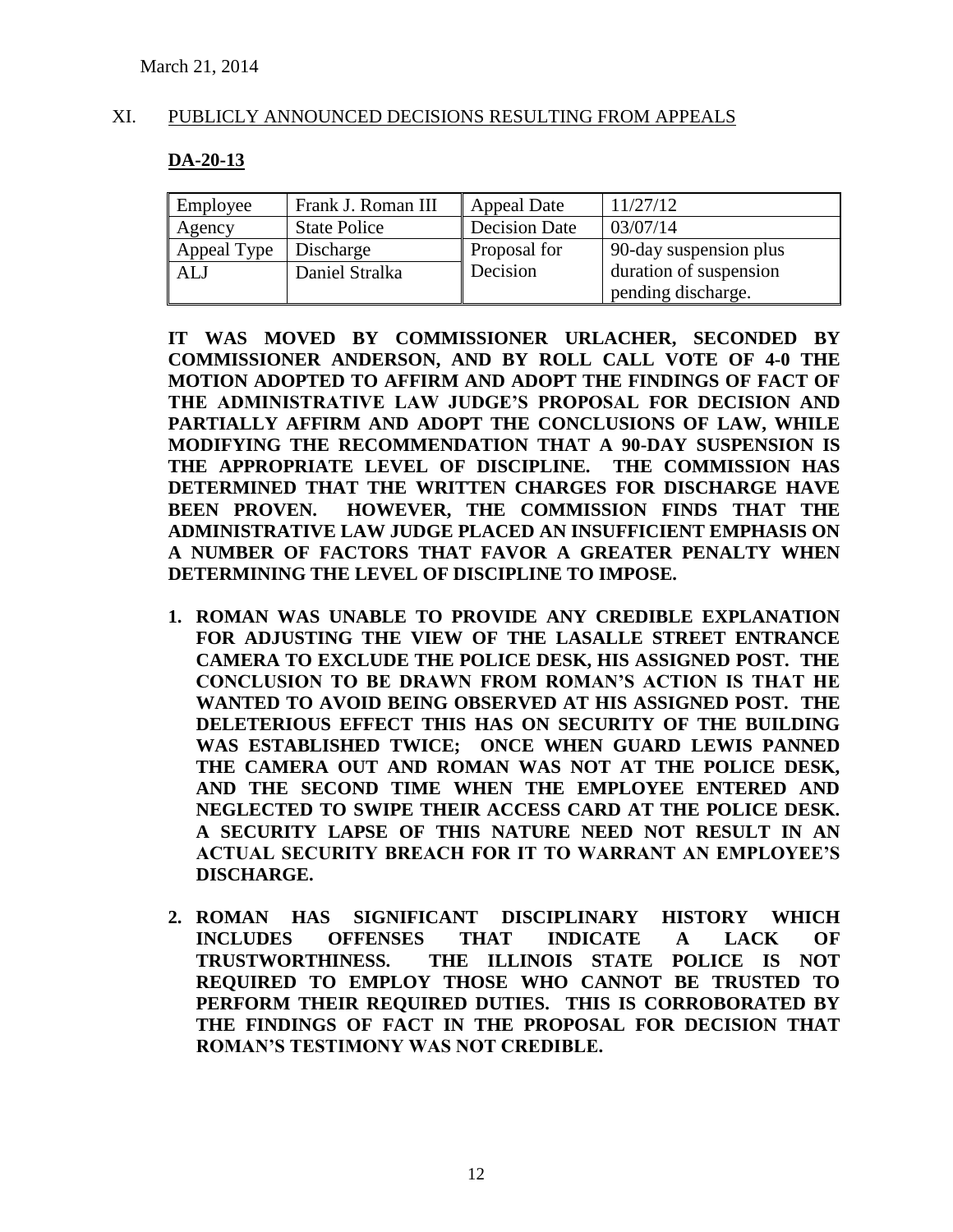**3. ROMAN'S OWN TESTIMONY THAT HE VACATED HIS POST WHILE ON DUTY. EVEN THOUGH IT APPEARS TO BE SOMETHING OF AN ACCEPTED PRACTICE ON THE FIRST SHIFT, IT IS MORE EVIDENCE OF ROMAN'S LACK OF DEDICATION TO HIS ASSIGNMENT.**

**CONSIDERING THESE FINDINGS AND THE NATURE OF THE OFFENSES, THEY REFLECT A SUBSTANTIAL SHORTCOMING THAT RENDERS ROMAN'S CONTINUANCE IN HIS POSITION DETRIMENTAL TO THE DISCIPLINE AND EFFICIENCY OF THE SERVICE AND THAT LAW AND SOUND PUBLIC OPINION RECOGNIZE AS GOOD CAUSE TO REMOVE HIM FROM HIS POSITION. THE DISCHARGE IS UPHELD.**

| <b>FITZGERALD YES</b> |            | <b>ANDERSON</b> | YES. |
|-----------------------|------------|-----------------|------|
| <b>CUMMINGS</b>       |            | KREY            | YES  |
| <b>URLACHER</b>       | <b>YES</b> |                 |      |

### **DA-5-14**

| Employee    | Robyn D. Byrd         | <b>Appeal Date</b> | 10/02/13               |
|-------------|-----------------------|--------------------|------------------------|
| Agency      | <b>Human Services</b> | Decision Date      | 03/07/14               |
| Appeal Type | Discharge             | Proposal for       | 90-day suspension plus |
| <b>ALJ</b>  | <b>Andrew Barris</b>  | Decision           | duration of suspension |
|             |                       |                    | pending discharge.     |

**IT WAS MOVED BY COMMISSIONER ANDERSON, SECONDED BY COMMISSIONER KREY, AND BY ROLL CALL VOTE OF 4-0 THE MOTION ADOPTED TO AFFIRM AND ADOPT THE ADMINISTRATIVE LAW JUDGE'S PROPOSAL THAT THE WRITTEN CHARGES HAVE BEEN PARTIALLY PROVEN AND WARRANT THE 90-DAY SUSPENSION FOR THE REASONS SET FORTH IN THE PROPOSAL FOR DECISION DATED MARCH 7, 2014.**

| <b>FITZGERALD YES</b> |            | <b>ANDERSON</b> | YES. |
|-----------------------|------------|-----------------|------|
| <b>CUMMINGS</b>       |            | <b>KREY</b>     | YES. |
| <b>URLACHER</b>       | <b>YES</b> |                 |      |

### XII. APPEALS DISMISSED WITH NO DECISION ON MERITS

### **DA-37-13**

| Employee                | <b>Floyd Crenshaw</b> | Appeal Date         | 04/02/13                      |
|-------------------------|-----------------------|---------------------|-------------------------------|
| Agency                  | Corrections           | Decision Date       | 02/28/14                      |
| Appeal Type   Discharge |                       | <b>Proposal for</b> | Dismissed subject to approval |
| ALJ                     | <b>Andrew Barris</b>  | Decision            | of Commission; settled.       |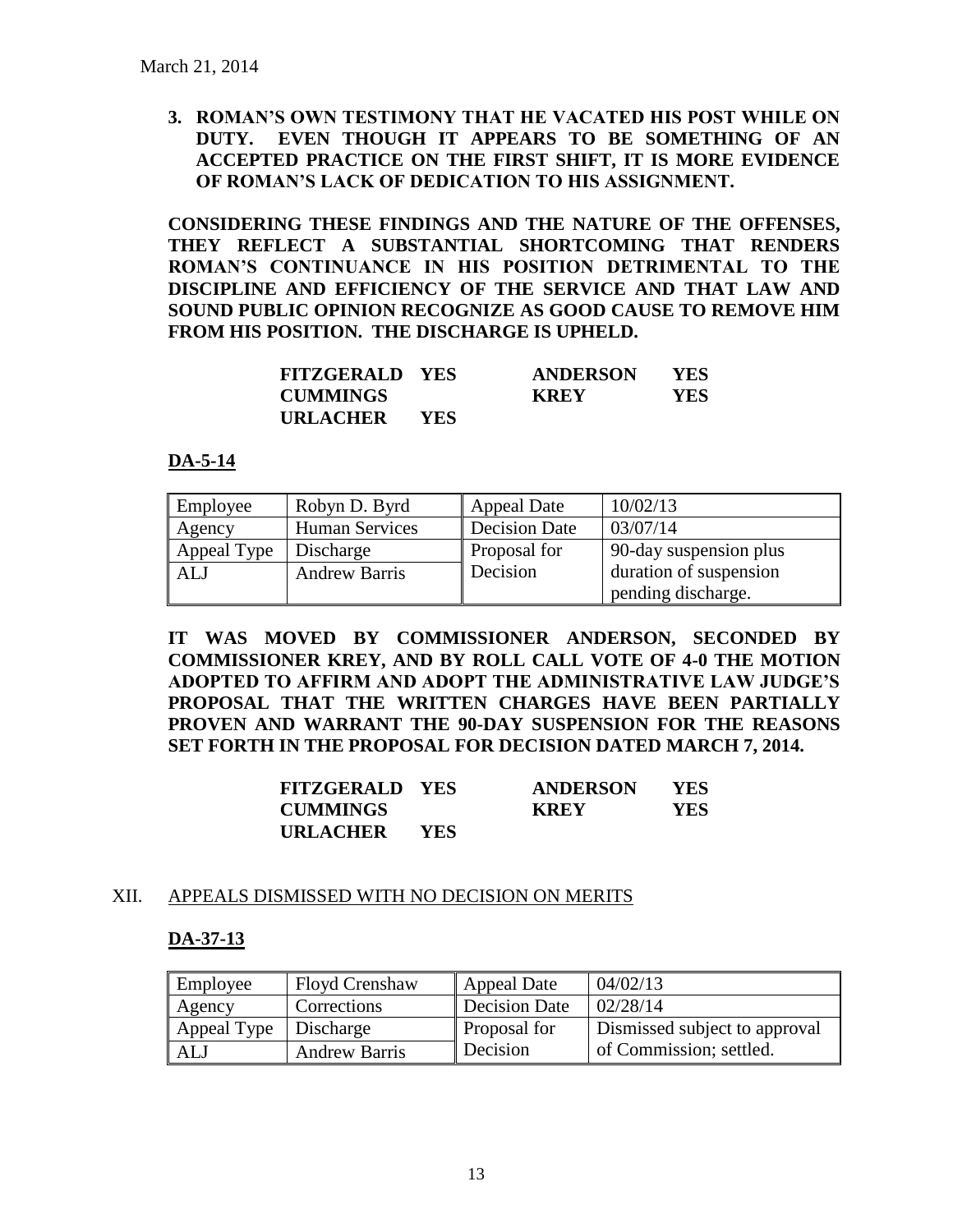# **DA-15-14**

| Employee                | Samantha McIntosh   Appeal Date |                     | 12/27/13                      |
|-------------------------|---------------------------------|---------------------|-------------------------------|
| Agency                  | <b>Corrections</b>              | Decision Date       | 02/28/14                      |
| Appeal Type   Discharge |                                 | <b>Proposal for</b> | Dismissed subject to approval |
| ALJ                     | <b>Andrew Barris</b>            | Decision            | of Commission; withdrawn.     |

# **DA-24-14**

| Employee    | Alejandra Limberg   Appeal Date |               | 02/03/14                      |
|-------------|---------------------------------|---------------|-------------------------------|
| Agency      | Veterans' Affairs               | Decision Date | 02/24/14                      |
| Appeal Type | Discharge                       | Proposal for  | Dismissed subject to approval |
| ALJ         | <b>Andrew Barris</b>            | Decision      | of Commission; withdrawn.     |

# **IT WAS MOVED BY COMMISSIONER KREY, SECONDED BY COMMISSIONER ANDERSON, AND BY ROLL CALL VOTE OF 4-0 THE MOTION ADOPTED TO AFFIRM AND ADOPT THE ADMINISTRATIVE LAW JUDGE'S PROPOSALS TO DISMISS THE APPEALS.**

| <b>FITZGERALD YES</b> |            | <b>ANDERSON</b> | <b>YES</b> |
|-----------------------|------------|-----------------|------------|
| <b>CUMMINGS</b>       |            | <b>KREY</b>     | YES.       |
| URLACHER              | <b>YES</b> |                 |            |

### XIII. STAFF REPORT

Executive Director Daniel Stralka reported that:

- Commissioners should have received their Statements of Economic Interest. He reminded them to complete and deliver signed originals to him as the Ethics Act mandates he review them. Upon completion, Executive Director Stralka will timely file them with the Secretary of State and returned a stamped copy to each Commissioner.
- There has been no progress to report on finding a replacement fiscal officer for the Commission. He will continue to perform those functions for the time being.
- He and Assistant Executive Director Barris have had further discussions regarding the making of audio recordings of Commission meetings to assist in the preparation of meeting minutes. It was their conclusion that it would not appreciably benefit the Commission at this time and would not be proceeding any further with the idea.
- The Illinois State Police Merit Board (ISPMB) advised him that they were considering a proposal to their statutory language that would extend the time they would have to schedule an initial disciplinary hearing from 30 days to 45 days. They had been encountering scheduling problems with their Administrative Law Judges which prompted them to explore this option. The ISPMB inquired if we had been